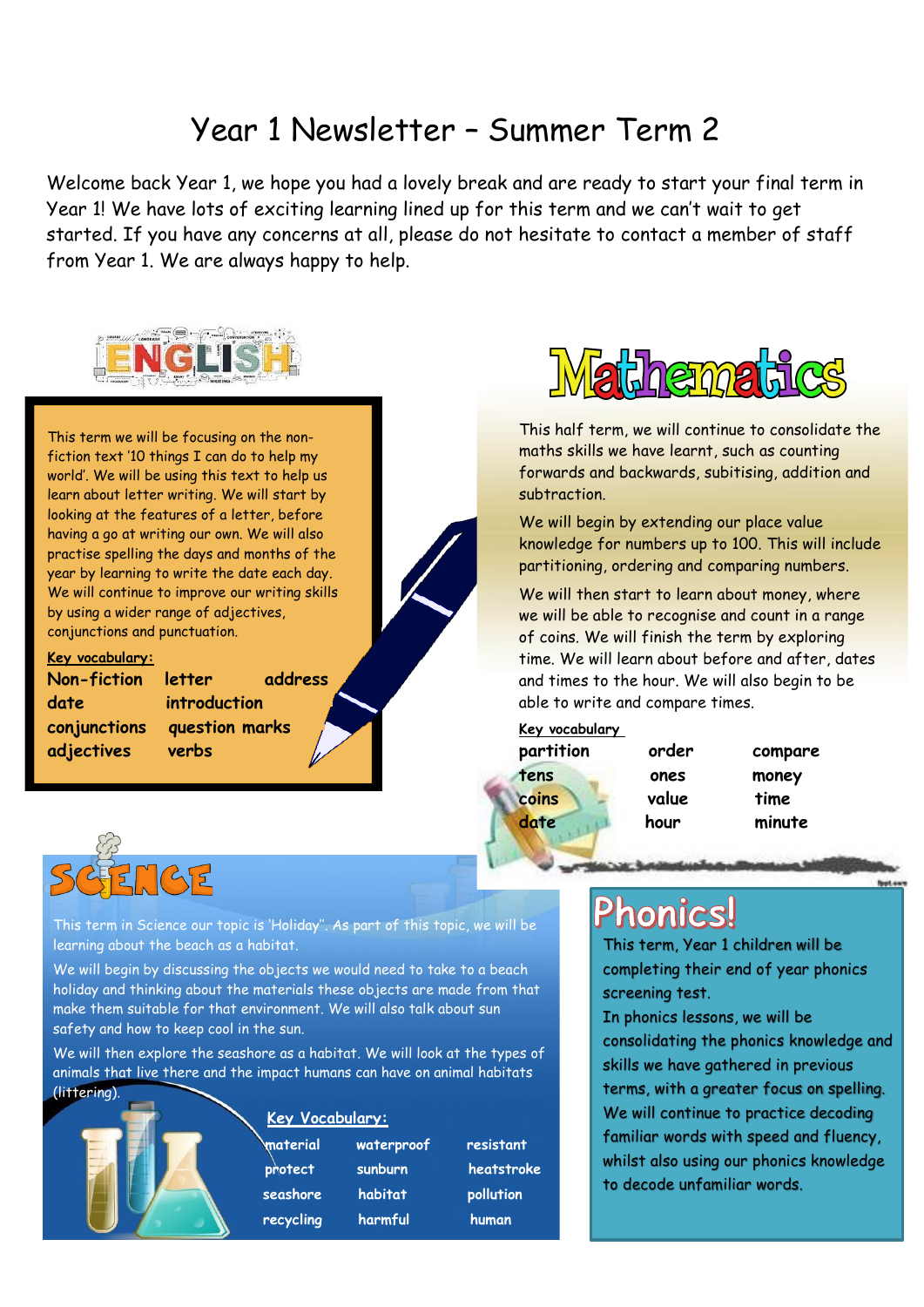

**PE** – In PE this term, we will be exploring simple striking and fielding games, with a focus on cricket.

**PSHE** – In PSHE this term, we will be thinking about our mental wellbeing, managing our feelings and recognising what makes us unique. We will also talk about keeping safe, thinking about rules and restrictions and how to keep safe online.

**Computing** – In computing this term, we will be exploring datasets. We will be learning to organise data into a tree or a table and create filters to identify subsets.

**Art** – In Art this term, we will be learning how to create self-portraits. We will look at creating portraits in the style of different artists using a variety of different media.



*Maths link:<http://uk.mathletics.com/> E-safety link: [http://www.safetynetkids.org.uk/personal](http://www.safetynetkids.org.uk/personal-safety/staying-safe-online/)[safety/staying-safe-online/](http://www.safetynetkids.org.uk/personal-safety/staying-safe-online/)*